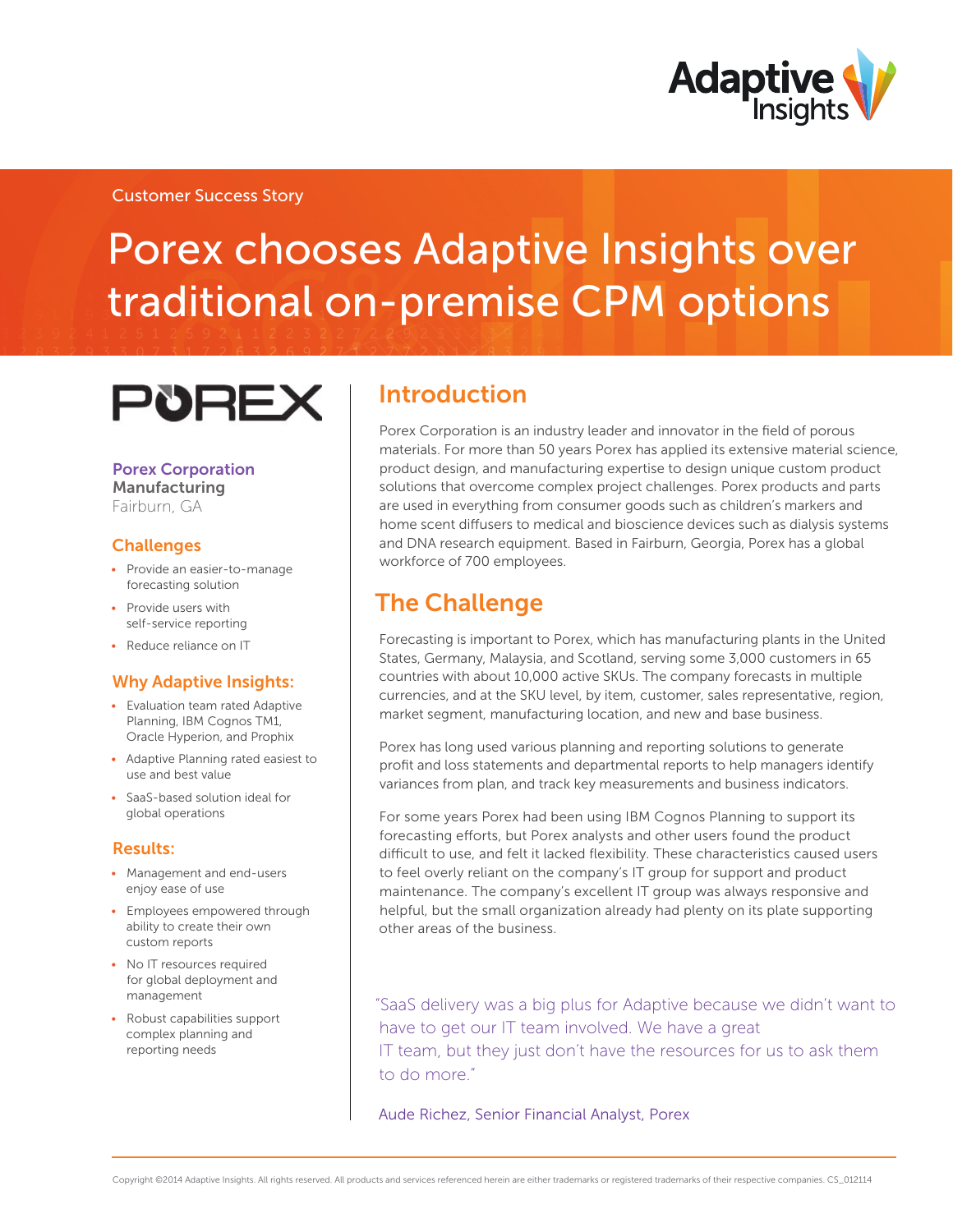

"IBM Cognos Planning was not a simple product to use. It's not like Adaptive Planning where you can figure things out on your own."

Aude Richez Senior Financial Analyst Porex

As Porex approached the decision point of renewing its IBM Cognos licenses, it decided to consider other options. This was a decision the company did not take lightly. Forecasting is mission critical to Porex, so the company conducted a methodical evaluation of four Corporate Performance Management (CPM) products: IBM Cognos TM1, Oracle Hyperion, Prophix, and Adaptive Planning, part of the Adaptive Suite.

The company invited each of the four vendors to provide a product demonstration. A Porex product evaluation team created a matrix for comparison, rating all four CPM products in categories including cost, lead time for implementation, IT related support needs, web-based considerations, limitations of the product, integration with the ERP system (which for Porex meant connecting with an Oracle database), financial reporting availability, and data warehouse support.

Within the cost category, the evaluation team looked at the cost of licensing, implementation, maintenance & support, and hardware requirements. The team then created total cost of ownership (TCO) estimates for the first year of deployment, and for a combined three-year TCO.

## The Solution

The Porex evaluation team determined that Adaptive provided the best forecasting solution for their needs. The solution provides Porex with a complete, integrated application for budgeting, forecasting, reporting, analysis, and consolidation across its global operations.

"Each of the vendors gave us demos," says Aude Richez, Senior Financial Analyst at Porex. "We had a team of five people and used a set of criteria that we measured each product against. In the end we all agreed on Adaptive. Adaptive was by far the easiest to use, which was extremely important to us. It was also the least expensive, which was a bonus."

The evaluation team liked that Adaptive offered its solution with a software as a service (SaaS) delivery model, which removed the need for capital expenditures, minimized operational expenditures, and freed the company's IT group from having to support a forecasting infrastructure.

"SaaS delivery was a big plus for Adaptive because we didn't want to have to get our IT team involved," Richez says. "We have a great IT team, but they just don't have the resources for us to ask them to do more. We really wanted to find a great hosted solution, and that is what Adaptive Planning gave us."

Porex deployed Adaptive Planning to about 50 users around the world, ranging from analysts to senior plant managers, and the sales team. They use two instances, one for corporate financial planning and consolidation, and another for their complex sales forecasting. The sales forecasting instance, used by about 30 sales people, includes a multidimensional cube sheet for planning and analysis across some three billion dimension combinations.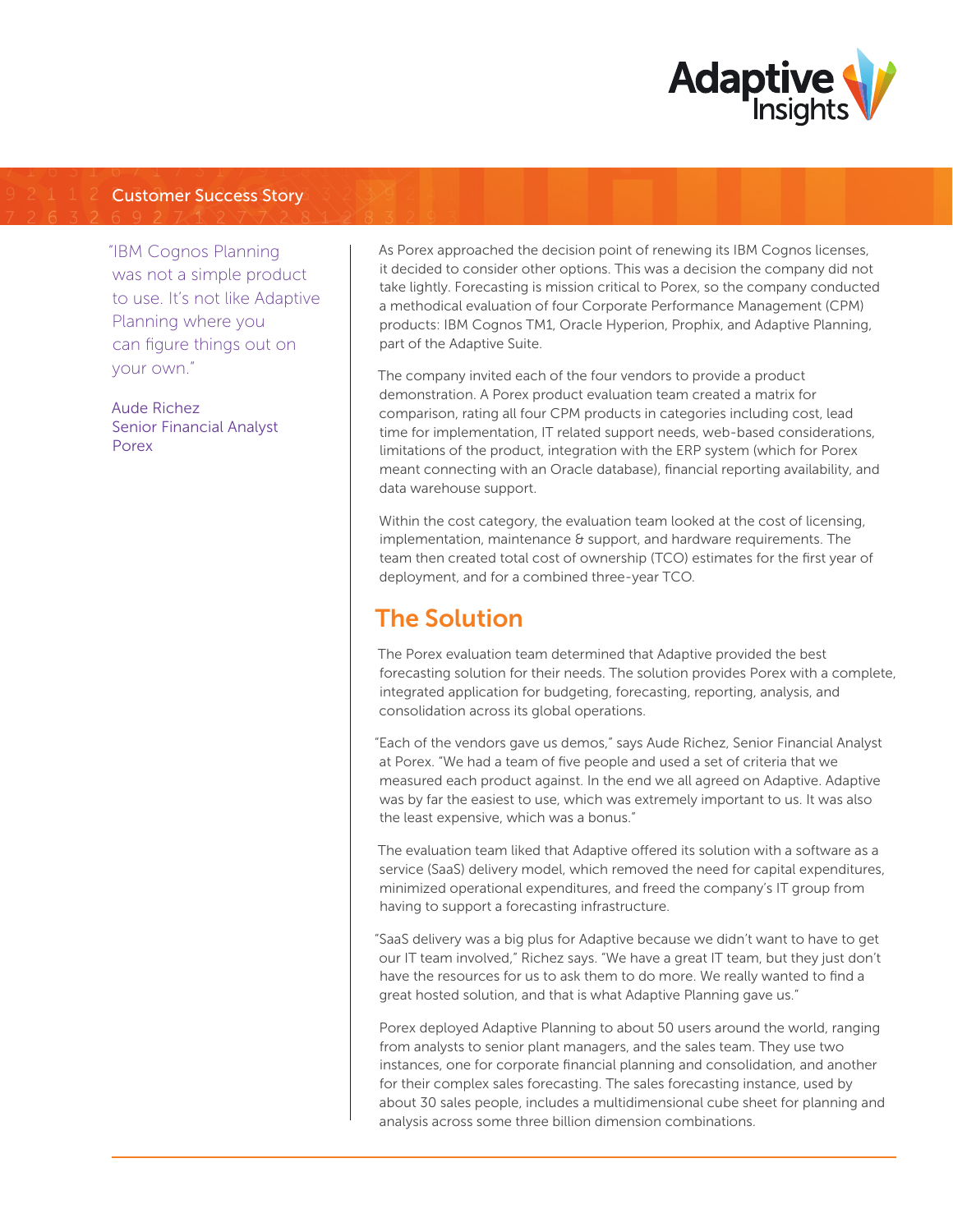

"The ease of use is empowering for our people because they are no longer confined to a canned set of reports. They don't have to make a request to someone else to build a new report. They can simply create their own reports."

Aude Richez Senior Financial Analyst Porex

For connecting with the Porex Oracle-based ERP system, the deployment includes an Adaptive Connector, which enables automated data import from Oracle to Adaptive Planning.

In addition to making extensive use of the forecasting functions, Porex also uses Adaptive for reporting and analysis. "At least once a month during and after closing we load all of our GL balances and do our reporting out of Adaptive Planning," Richez says. "We also import transaction-level detail so that we can better understand our variances from plan."

## The Results

Porex has been delighted by the benefits it has found since taking advantage of Adaptive Planning's planning and reporting solution, including ease of use, empowerment of employees to create their own reports, ability to deploy without burdening IT, robust capabilities, and exceptional support.

### Ease of Use

After two years of using Adaptive, Porex continues to value the solution for one of the first characteristics that surfaced during product evaluation: ease of use.

"IBM Cognos Planning was not a simple product to use," Richez says. "It's not like Adaptive Planning where you can figure things out on your own. And with Oracle Hyperion and IBM Cognos TM1, the evaluation team felt that somebody had to walk us through how everything was built."

The ease of use issue was something that was of value not just to users, but to administration as well. "Our evaluation team found that some of the other products weren't even friendly for the power users," Richez says. "I had plenty of experience with IBM Cognos Planning, for example, and found that from the standpoint of making administrative changes and other power-user actions, it just wasn't user friendly. I fell in love with Adaptive immediately because it is powerful, flexible, and extremely easy to use."

### Empowerment of Employees with Self-Service Reporting

Adaptive is so intuitive and easy to use that it empowers employees by giving them the ability to create their own reports. "I tell new users that if they can work with Excel, they can use Adaptive," Richez says. "The self-service aspect of reporting is empowering for our people because they are no longer confined to a canned set of reports. They don't have to make a request to someone else to build a new report; they can simply create their own. That is very empowering. It gives them the ability to explore data to find the information they need."